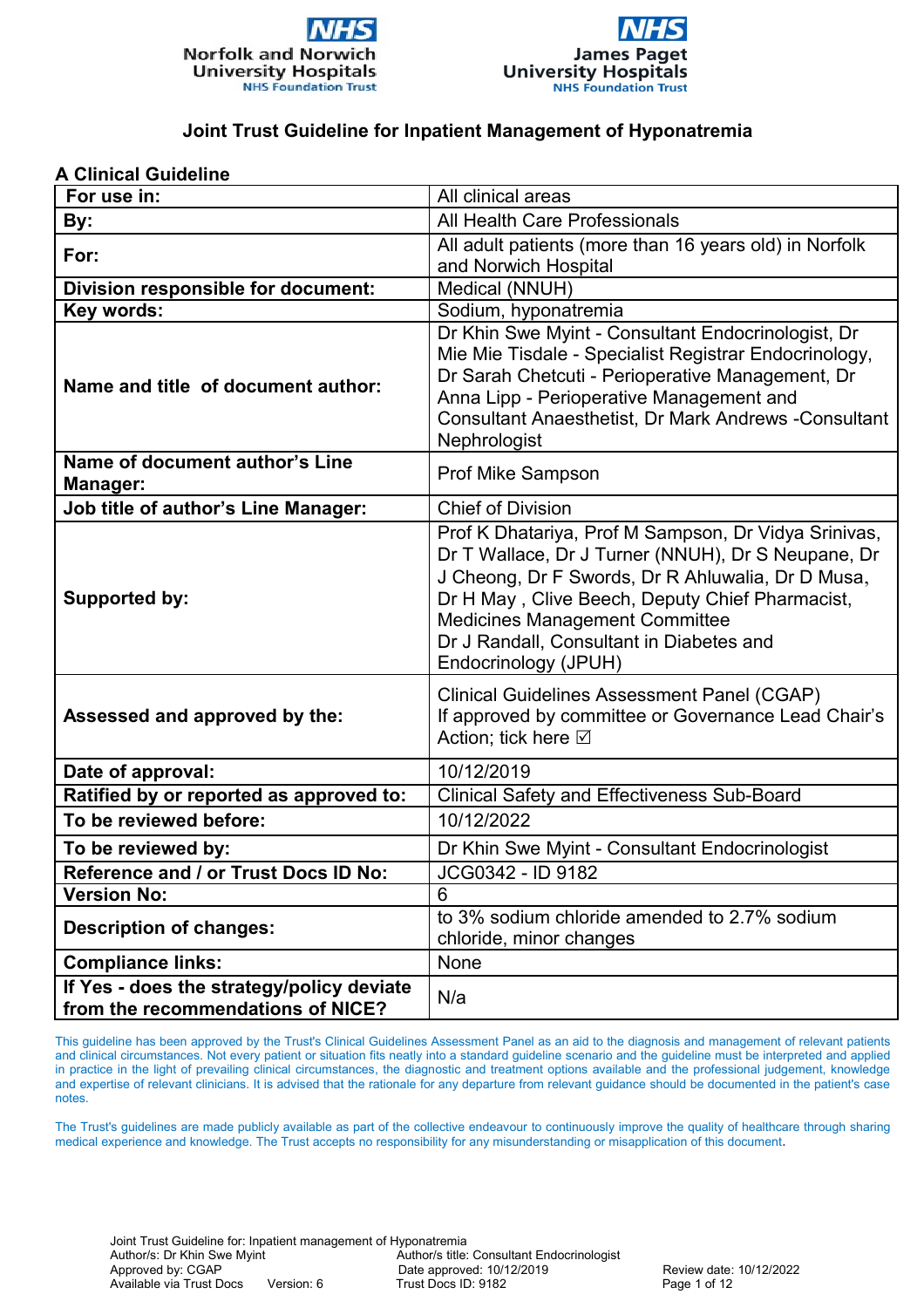### **Contents**

| 6.2 Acute onset (<48 hrs), life threatening hyponatraemia with<br>fitting or other neurological          |  |  |
|----------------------------------------------------------------------------------------------------------|--|--|
|                                                                                                          |  |  |
| 6.4 Pre and Perioperative Management of the hyponatremia8                                                |  |  |
| 6.5 Peri-operative management of hyponatremia (quick                                                     |  |  |
|                                                                                                          |  |  |
| 8. Summary of development and consultation process undertaken<br>before registration and dissemination10 |  |  |
|                                                                                                          |  |  |
|                                                                                                          |  |  |
|                                                                                                          |  |  |
|                                                                                                          |  |  |
| Appendix 2: Commonly used iv fluids and sodium content12                                                 |  |  |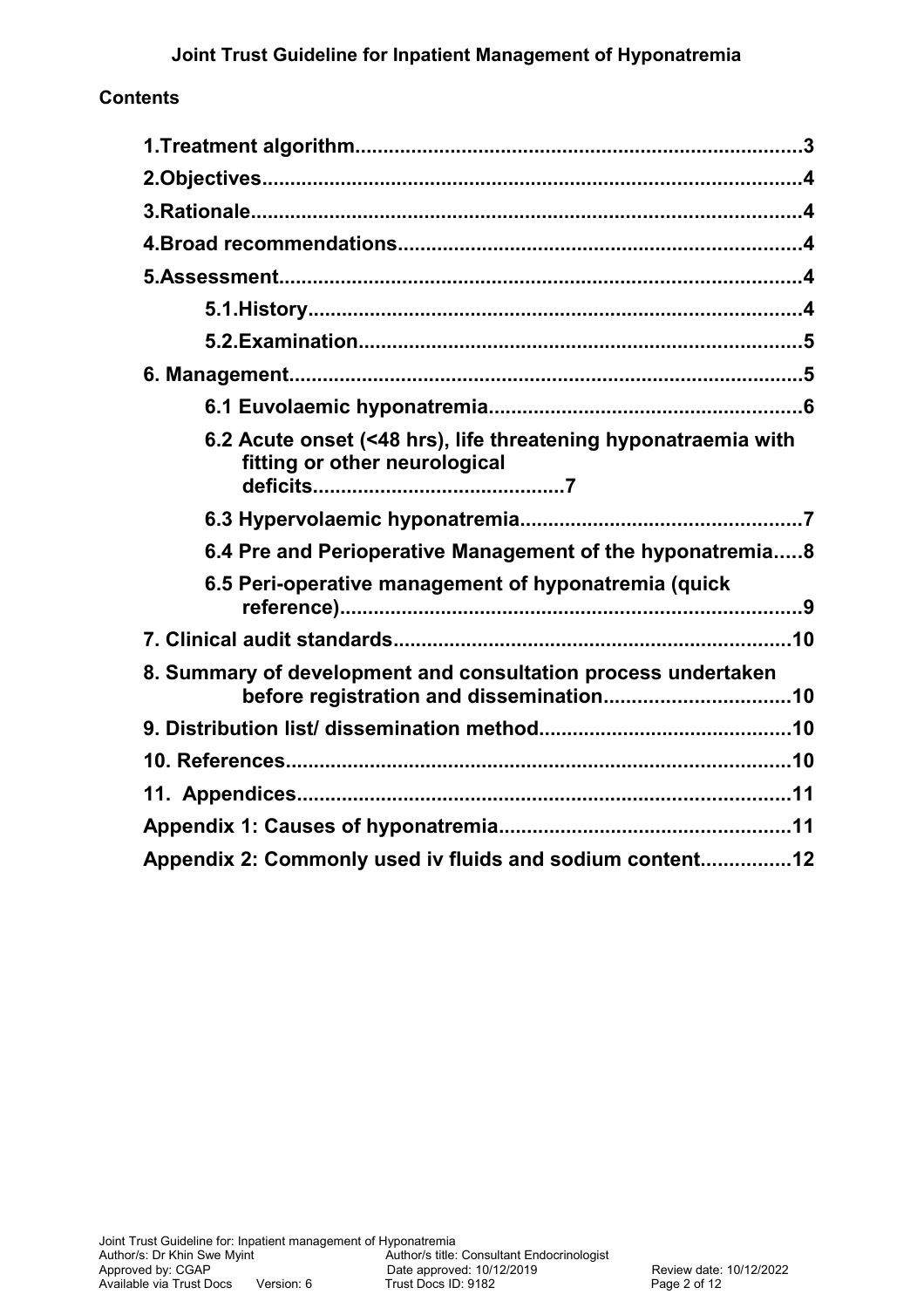### <span id="page-2-0"></span>**1. Treatment algorithm**

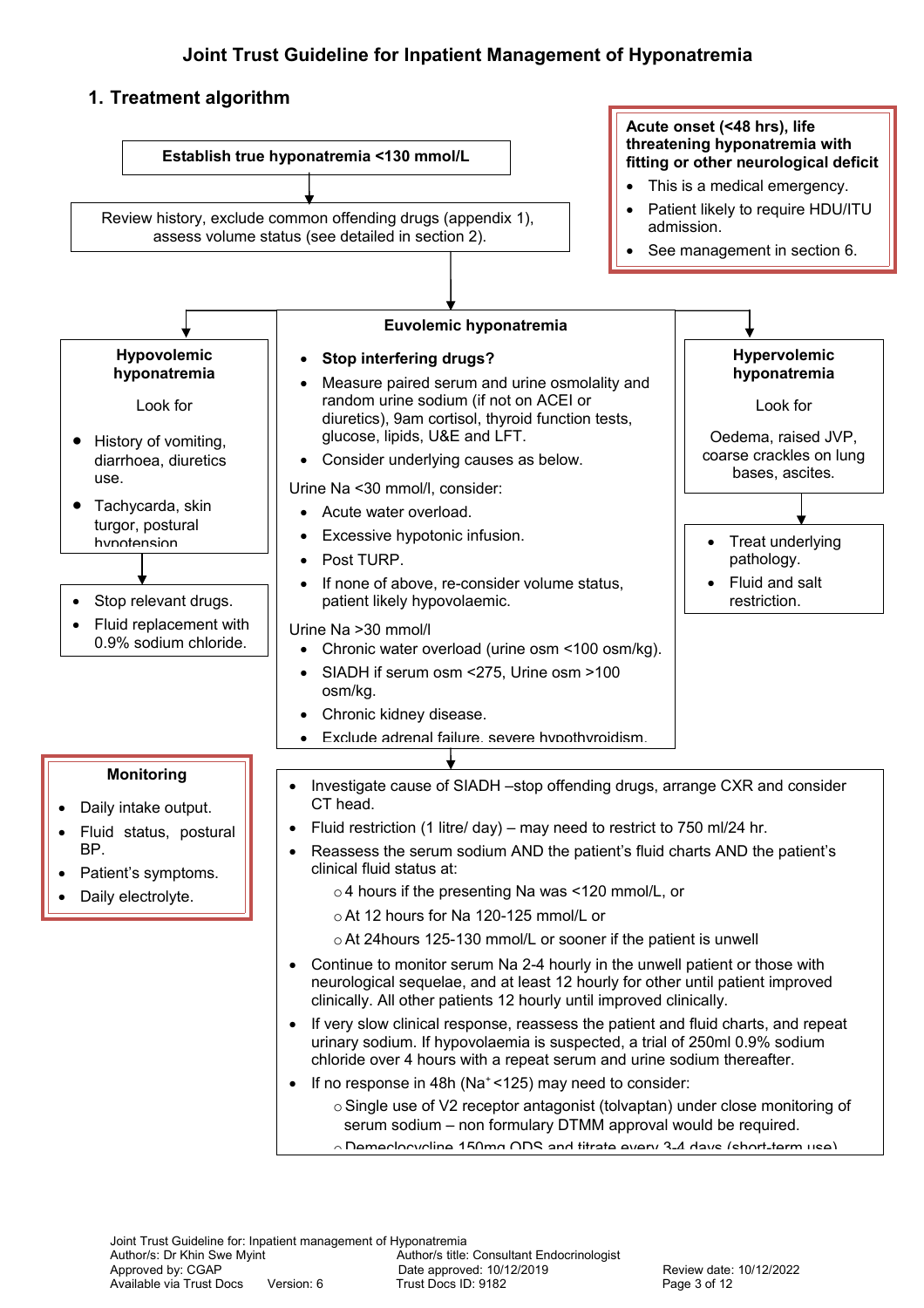# <span id="page-3-4"></span>**2. Objectives**

- To optimise and unify management of patients with hyponatremia 130mmol/L.
- To reduce in-patient hospital stays attributable to hyponatremia.
- To reduce risk of osmotic demyelination from rapid correction of hyponatremia.
- To reduce perioperative complications attributable to hyponatremia.

# <span id="page-3-3"></span>**3. Rationale**

- Hyponatremia (Serum sodium <135 mmol/L) is a common electrolyte disorder affecting 15- 30% of hospital admissions. It is common in older patients with multiple co-morbidities.
- Overall hyponatraemia is associated with increased morbidity and mortality (Odds ratio of death 1.47 during admission, 1.38 at 1 year and 1.25 at 5 years) as well as increased length of hospital stay irrespective of the cause of admission. It is also an important cause of delayed discharge.
- Inappropriately rapid correction of hyponatraemia can cause osmotic demyelination which can result in permanent neurological deficits and even death.

### <span id="page-3-2"></span>**4. Broad recommendations**

- Assessment of volume status and establishing the cause and duration of hyponatremia are essential to guide emergency management.
- In patients with asymptomatic, chronic mild hyponatremia 125-135mmol/L no further investigation or treatment may be required. These patients do not usually require admission and should be referred back to their GP +/- consider endocrine/renal referral.
- These guidelines refer to patients with symptoms and a serum sodium <130mmol/L, or asymptomatic patients with marked hyponatremia <125mmol/L.
- Patients with severe hyponatremia <120mmol/L, those with rapid onset hyponatreamia and those with neurological impairment are at very high risk and should be considered for HDU admission.
- Rehydration should be the mainstay of people with hypovolaemia and hyponatreamia.
- Fluid restriction should be the main stay of treatment for all other causes of hyponatremia.
- The rate of correction of hyponatremia should generally be a rise of 6- 9mmol/L/24 hours but never exceed 12mmol/L/24 hours due to the risk of sudden osmotic shift and demyelination.

# <span id="page-3-1"></span>**5. Assessment**

# <span id="page-3-0"></span>**5.1.History**

Vomiting, diarrhoea, fever, polyuria, rigors, or other indicators of infection, as well as poor oral intake all make hypovolaemia likely as the cause of hyponatraemia. Thirst usually indicates hypovolaemia but needs to be distinguished from a dry mouth and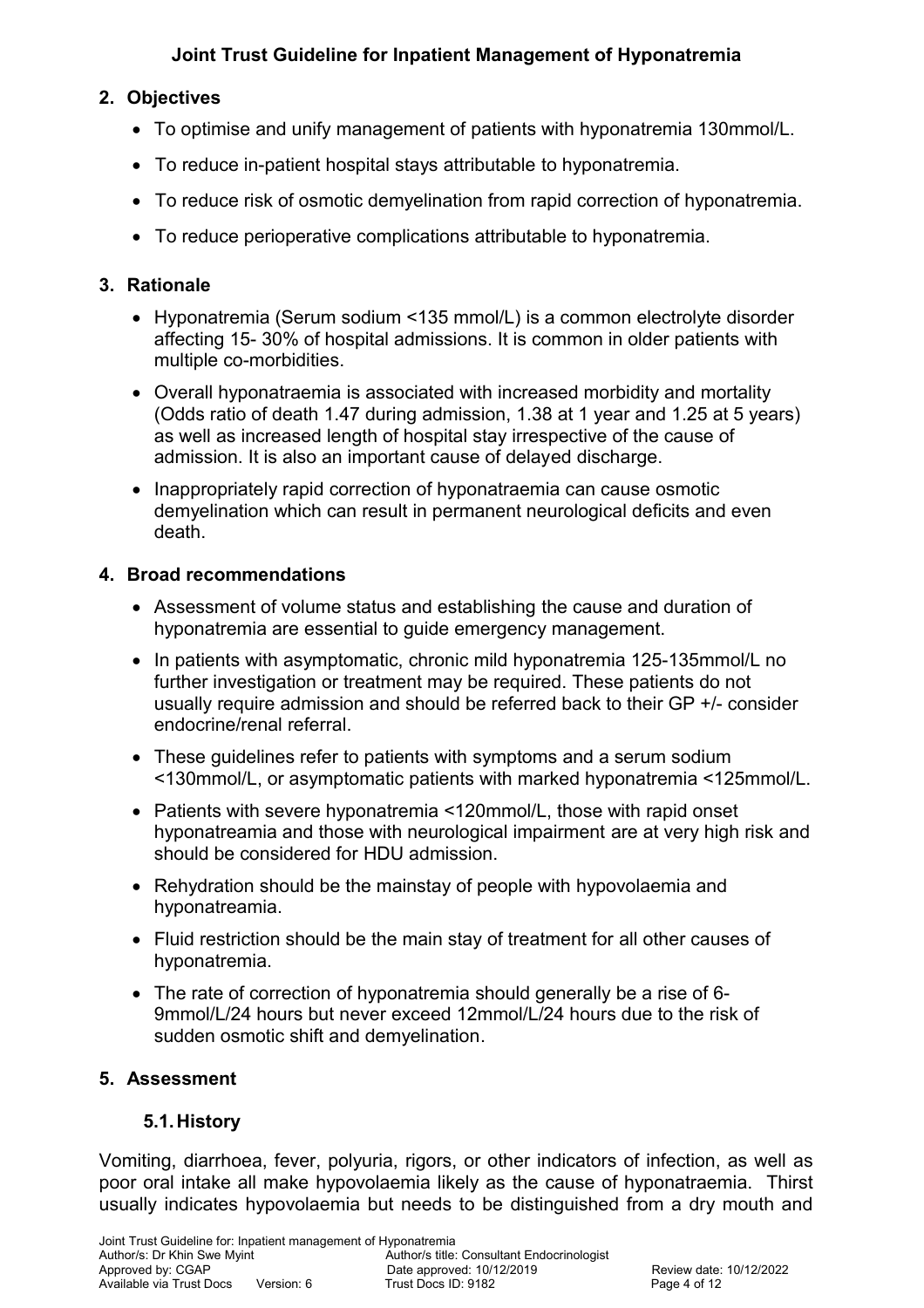habitual over drinking.

Recent surgery makes dehydration more likely, but recent use of IV fluids makes iatrogenic hypervolaemia more likely.

Diuretics, ACE inhibitors make renal sodium loss likely. These drugs should be stopped in most cases of hyponatremia. Carbamezapine and multiple other drugs (section 11, appendix 1) increase the possibility of SIADH and should also be stopped in most cases.

Gradual onset lethargy and mild confusion in a patient who has been drinking well and has no obvious cause of fluid loss make SIADH more likely.

#### **High Risk patients**

- Postoperative patients.
- Diuretic use.
- Alcohol excess.
- Malnourished patients.
- Psychogenic polydipsic patients.
- Older patients or those with multiple comorbidities and multiple medications.
- Burns patients.

#### <span id="page-4-1"></span>**5.2. Examination**

- No single examination finding is particularly sensitive or specific but it is vital to assess volume status to guide emergency management.
- Assess pulse, blood pressure, postural blood pressure, skin turgor, and for signs of peripheral oedema to help determine whether the patient is hypovolaemic or not, and take these signs in conjunction with the clinical history to establish whether the patient is likely to be hypovolaemic or not.

#### <span id="page-4-0"></span>**6. Management**

Patients with a history strongly suggestive of dehydration with supportive clinical signs should receive fluid resuscitation with 0.9% sodium chloride (normal saline). The amount and rate of normal saline depends on haemodynamic status and degree of dehydration.

Where the clinical assessment is unclear, and the patient is not taking interfering drugs e.g., diuretics, urine sodium can be helpful. Urine sodium <30mmol/L strongly supports sodium and water depletion as the cause of hyponatremia. Urine sodium >30ml/l suggests excess body water: SIADH, or rarely cerebral salt wasting (typically affecting patients with acute brain injury or post neurosurgery only).

Repeat assessment of serum sodium and potassium will be necessary within 4 hours where large volumes of fluids have been administered, or 12-24 hourly in other cases and in case of development of hypokalaemia.

The sodium content of commonly used iv fluids is listed in appendix 2.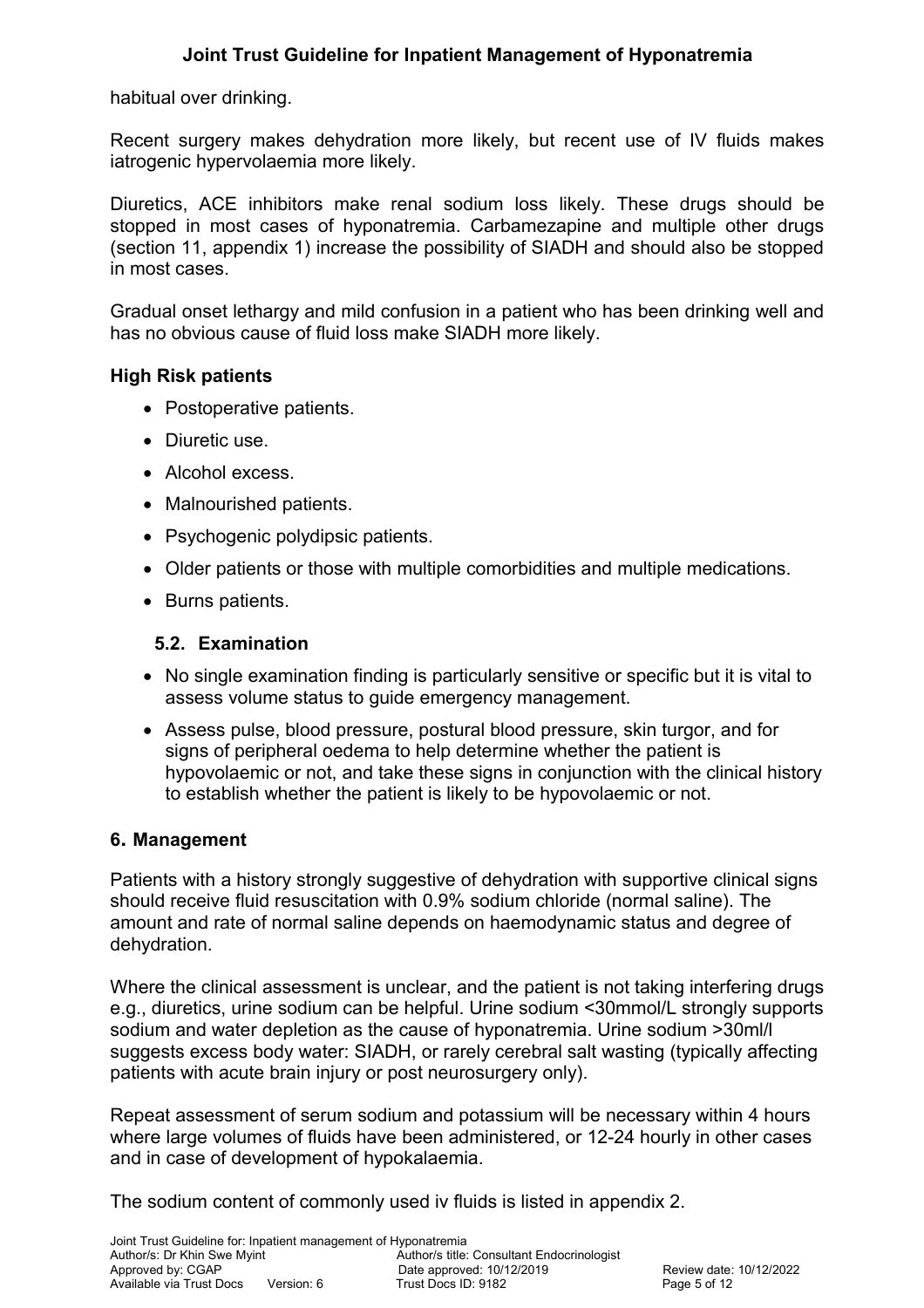#### <span id="page-5-0"></span>6.1 Euvolaemic hyponatremia

- **Stop interfering drugs** in most cases e.g. diuretics, ACE inhibitors and proton pump inhibitors. Consider stopping other drugs that may be associated with SIADH though this is often not appropriate or possible e.g. anti-epileptics (see appendix 1 for list of drugs implicated in hyponatremia).
- If the patient is not taking diuretics (or ACE inhibitors), **send a urine sodium**. Levels <30ml/l suggest that the patient is in fact hypovolaemic. Reassess the patient and consider whether they in fact require fluid replacement.
- **Send paired urine and serum osmolalities** to confirm SIADH if this is suspected.
- **Send blood tests to confirm the diagnosis: thyroid function, cortisol, glucose and lipids.** TSH should be tested in all cases, as well as TSH and free thyroxine if pituitary disease or the sick euthyroid syndrome is suspected. Send a random cortisol on admission in the very unwell patient, a 9am cortisol the next morning or a Synacthen test in the stable patient. Check blood glucose on admission in all patients (finger prick on admission) and lipids and liver function the next morning. This is to rule out factitious hyponatremia caused by hyperglycaemia. Every 5.5mmol/L increase in serum glucose will drop the serum sodium by 1.6mmol/L. Treatment of the hyperglycaemia will correct the sodium and no specific treatment for the hyponatremia is required.
- If the patient is clinically assessed to be euvolaemic, start **fluid restriction to 1 litre.** Tighter restrictions to 750mL/24 hours will be appropriate at presentation in some cases, particularly when chronic fluid intake is thought to be low, if the urine osmolality is already higher, and with patients of low body mass.
- **Reassess the serum sodium AND the patient's fluid charts AND the patient's clinical fluid status at 4 hours** if the presenting sodium level was <120mmol/L, or at 12 hours for levels 120-125 or at 24hours 125-130 or sooner if the patient is unwell.
- **Continue to monitor sodium** 2-4 hourly in the unwell patient or those with neurological sequelae, and at least 12 hourly in all other patients until they are obviously improving.
- **If the clinical response is very slow, reassess the patient and their fluid charts, and repeat urinary sodium**. If there is any possibility that the patient is in fact hypovolemic, a trial of 250mL 0.9% sodium chloride solution over 4 hours with a repeat serum and urine sodium may be helpful. A rise in serum sodium indicates that this treatment should continue. A fall in serum sodium and a rise in urine sodium indicates that the patient is retaining the free water and does indeed have SIADH. Continue fluid restriction in this case. If unsuccessful, demeclocycline at a dose of 150mg qds can be tried for short-term use. Renal function should be monitored and it is suggested to wait 3-4 days before dose changes. Patient may need to be considered a single use of selective vasopressin receptor antagonist, Tolvaptan (Non formulary drug) under close monitoring of serum sodium in 2 and 6 hours post dose, in severe cases who do not respond (Na<sup>+</sup> <125 mmol/L) after 48 hours. The dose should be either 15mg or a reduced dose 7.5 mg for patients at risk of overly rapid serum sodium concentration correction.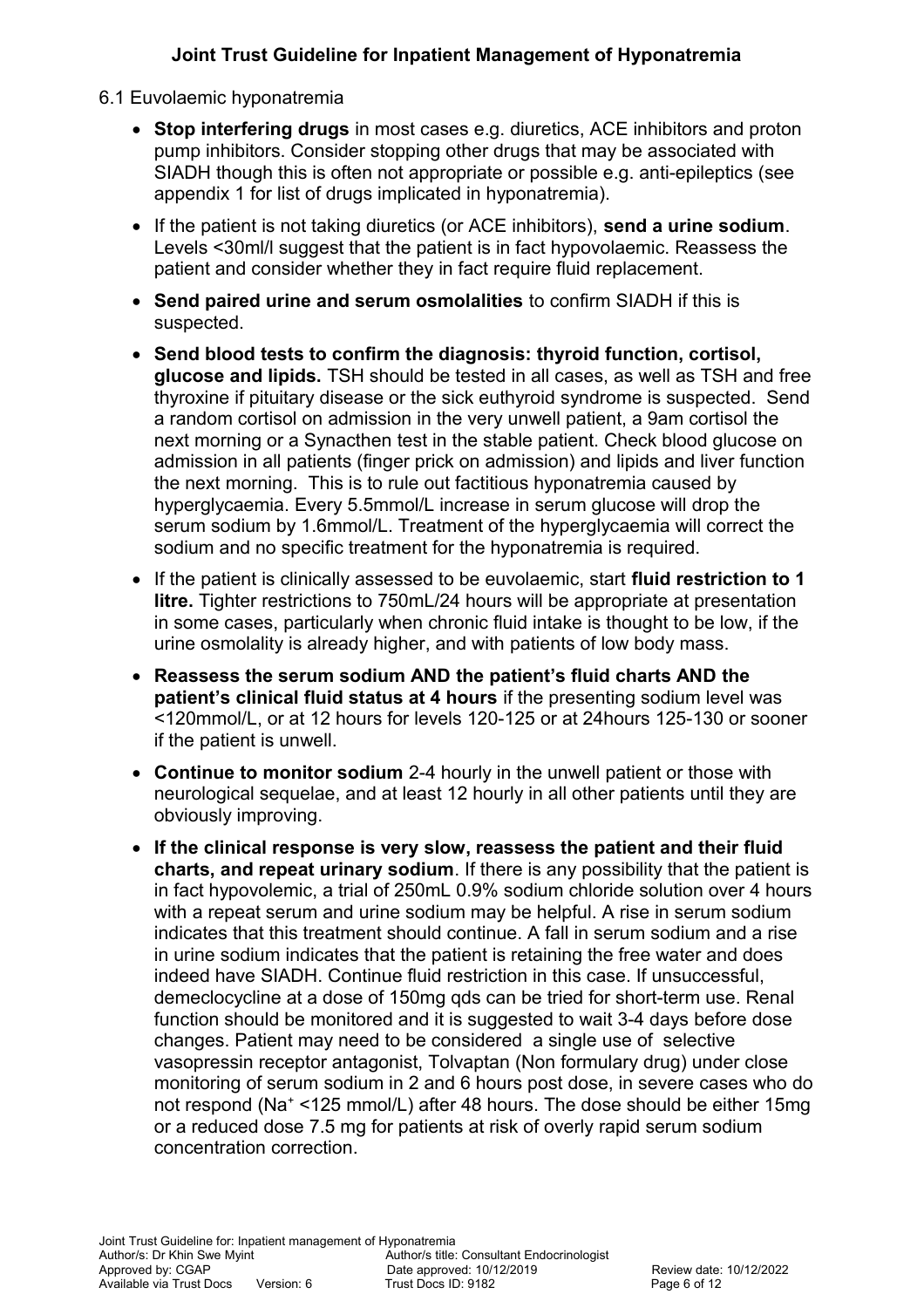<span id="page-6-1"></span>**6.2 Acute onset (<48 hrs), life threatening hyponatraemia with fitting or other neurological deficits**

**This is a medical emergency. Consider admitting to HDU/ITU.**

If patient has seizures or a decrease in their consciousness level attributable to hyponatremia,

- Administer an intravenous bolus of 150mLs of hypertonic sodium chloride solution (2.7%), through an infusion pump over 20 mins. Administration via central venous line recommended to prevent risk of extravasation\*
- Check the serum sodium after 20 mins
- Then repeat another infusion of 150mL 2.7% sodium chloride for the next 20 mins.
- Repeat above recommendations twice or until a target of 5 mmol/l increase in serum sodium concentration is achieved.
- This will need frequent sodium monitoring and only in an HDU setting. Initiation of treatment upon urgency in high intensity patient care areas, such as A&E resuscitation bay, AMU acute care bay, should be continued under HDU setting.

Limit the rise of serum sodium concentration to a total of 10 mmol/l during the first 24 hours and an additional 8 mmol/l during every 24 hours thereafter until the target.

Higher concentrations and volumes are occasionally used by specialists under near continuous monitoring but are associated with an increased risk of permanent neurological damage and death.

\* Consider peripheral administration through a large bore cannula when timely administration is necessary or central access isn't clinically appropriate. Observe carefully for signs of extravasation.

### <span id="page-6-0"></span>**6.3 Hypervolaemic hyponatremia**

Patients with clear signs of fluid overload for example raised JVP, peripheral oedema and pulmonary oedema will have hypervolaemic hyponatremia. In these cases, the underlying disease e.g. congestive cardiac failure or nephrotic syndrome must be identified and treated.

Drugs contributing to hyponatremia may be important in the treatment of the underlying condition e.g. diuretics in heart failure, and so must be assessed on an individual patient basis.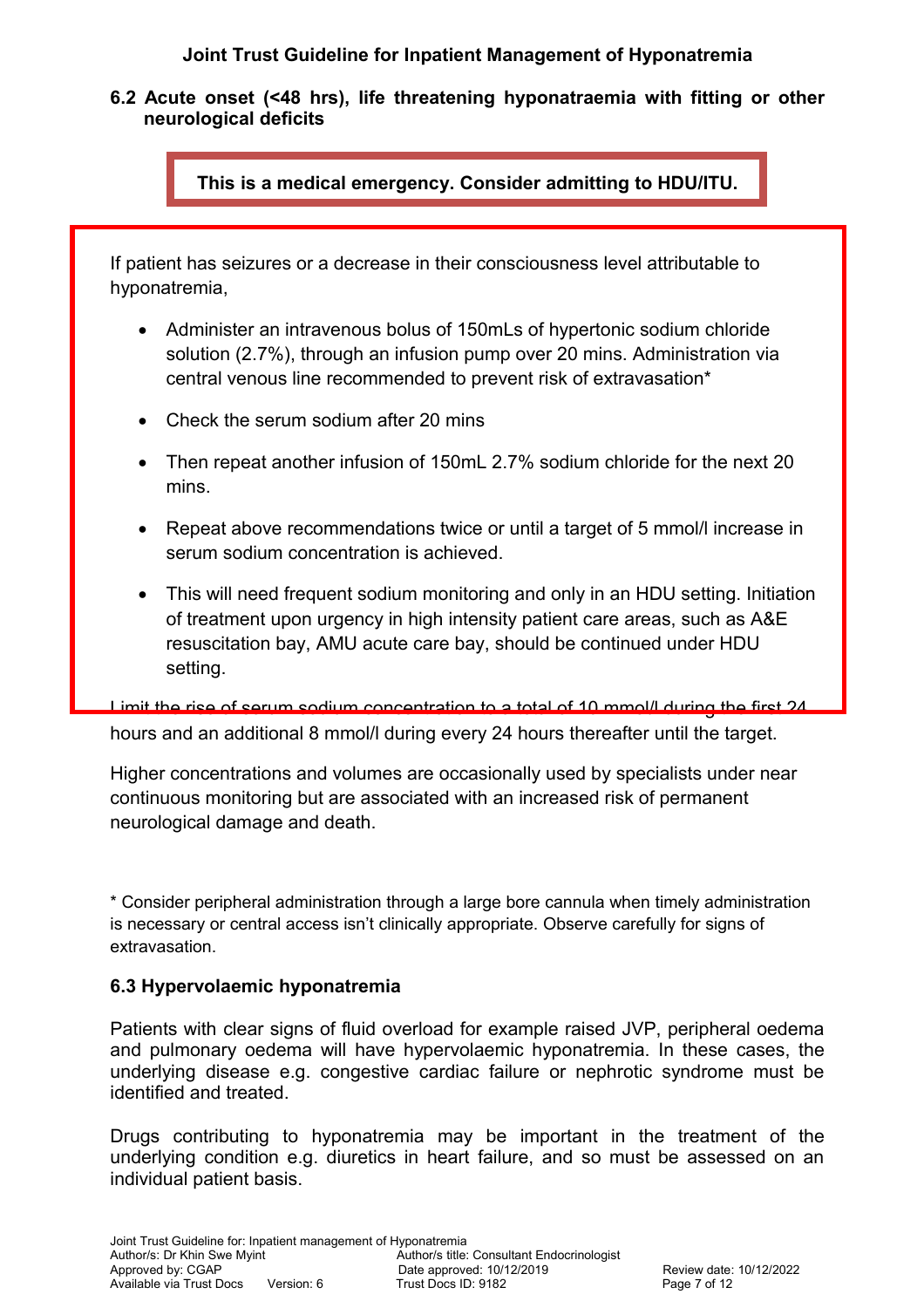Salt and water restriction, and serum sodium monitoring should also be implemented as for euvolaemic hyponatremia as above.

### <span id="page-7-0"></span>**6.4 Pre and Perioperative Management of the hyponatremia**

- Hyponatremia is also commonly seen in patients who require routine or emergency surgeries. The principle of assessment and management of hyponatremia on those patients should be the same as in general management outline. For specific guidance see algorithm (4.1). Depending on the degree of hyponatremia, assess individual patient (history and examination) with the aim of establishing their volume status.
- With sodium levels between 130 and 135 mmol/L: generally proceed with surgery safely.
- 125-129 mmol/L: Try and identify if the patient is symptomatic from the hyponatremia and whether the hyponatremia is of recent onset. It is the speed of onset of the hyponatremia which usually determines the likelihood of symptoms, with clinical sequelae more likely if the fall in plasma sodium concentration is rapid. Use WebICE or contact the GP who may be able to help with this. If symptomatic and/or onset of hyponatremia is acute, then such patients should be referred to the anaesthetist in pre-operative assessment clinic.
- If the hyponatremia is of a more chronic nature, consider the urgency of the surgery and whether the surgery can be postponed. Review patient's medications and consider advice from the endocrinology/renal team.
- Sodium level less than 125 mmol/L: such patients should be seen by an anaesthetist in pre-operative assessment. All patients with sodium levels of less than 125 mmol/L should be referred to the Endocrinology/renal team. One should be cautious when considering stopping suspected responsible medications and this should be undertaken by senior clinicians with follow-up arranged. Discuss with the consultant surgeon and anaesthetist whether surgery should be postponed.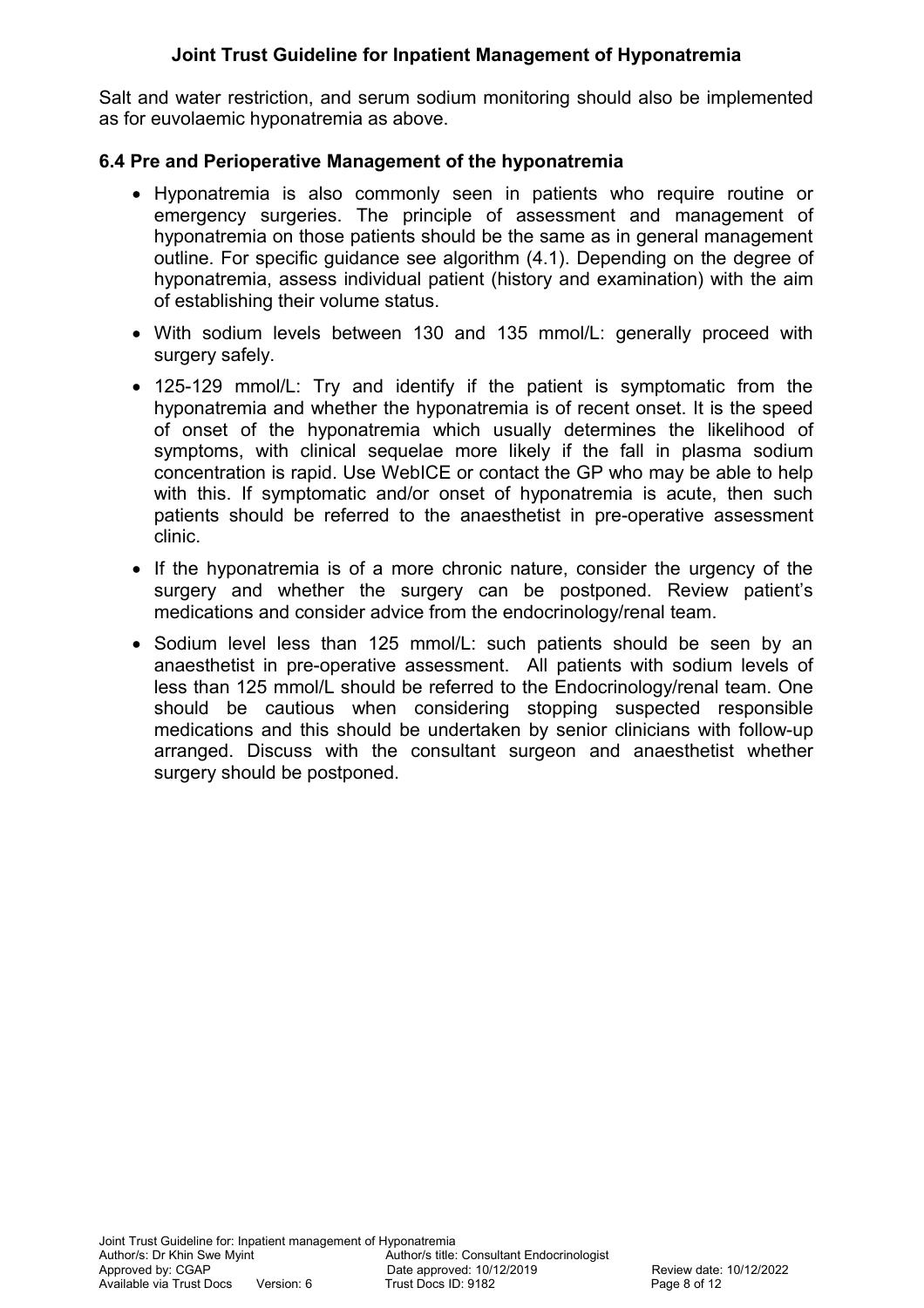### <span id="page-8-0"></span>**6.5 Peri-operative management of hyponatremia (quick reference)**



**\*** Refer to WebICE for previous blood results or contact GP for old result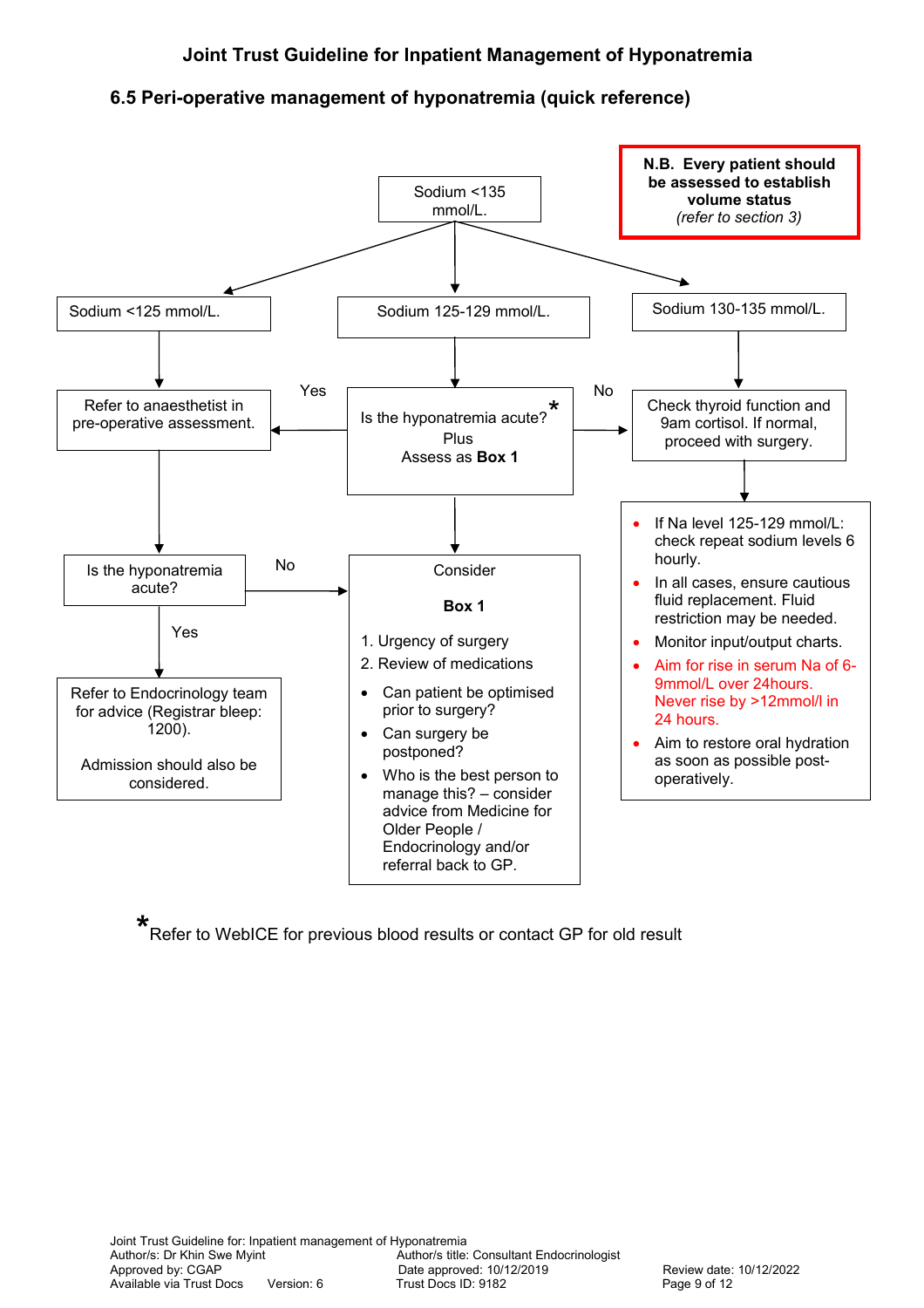# <span id="page-9-3"></span>**7. Clinical audit standards**

- 1. Patients with hyponatremia should have a detailed drug history taken.
- 2. Patients with hyponatremia should have volume status assessed and documented.
- 3. Patients with hyponatremia should have a strict intake output check recorded.
- 4. Patients with a clinical diagnosis of SIADH should have urine and plasma osmolarity measured to confirm the diagnosis.
- 5. Patients with possible SIADH should have TSH and 9 am cortisol measured.
- 6. Patients with severe hyponatremia (<125 mmol/L) should have daily U&E.
- 7. Patients with hyponatremia should not have sodium level corrected by more than 9 mmol/24h.
- 8. Patients with severe hyponatremia with decreased conscious level, fits or confusion should be managed in HDU.

#### <span id="page-9-2"></span>**8. Summary of development and consultation process undertaken before registration and dissemination**

The authors listed above drafted this guideline on behalf of Directorate of Endocrinology which has agreed the final content. During its development it was has been circulated for comment to the directorates of Diabetes and Endocrinology, renal medicine, intensive care, medicine for the elderly, department of anaethesia and pharmacy. This version has been endorsed by the Clinical Guideline Assessment Panel.

### <span id="page-9-1"></span>**9. Distribution list/ dissemination method**

All Nursing Policies and Guideline folders and Trust Intranet.

### <span id="page-9-0"></span>**10. References**

Current prescriptions for the correction of hyponatraemia and hypernatremia: are they too simple? [Barsoum](http://www.ncbi.nlm.nih.gov/pubmed?term=Barsoum%20NR%5BAuthor%5D&cauthor=true&cauthor_uid=12105238) NR, [Levine BS.](http://www.ncbi.nlm.nih.gov/pubmed?term=Levine%20BS%5BAuthor%5D&cauthor=true&cauthor_uid=12105238) [Nephrol Dial Transplant.](http://www.ncbi.nlm.nih.gov/pubmed?term=barsoum%20and%20hyponatremia) 2002 Jul;17(7):1176- 80.

Hyponatremia in adults, Feb 2010, Guidelines and audit implementation network (GAIN) [http://www.gain-ni.org/images/Uploads/Guidelines/Hyponatraemia\\_guideline.pdf](http://www.gain-ni.org/images/Uploads/Guidelines/Hyponatraemia_guideline.pdf)

Hyponatremia treatment guidelines [2007: expert panel recommendations.](http://www.ncbi.nlm.nih.gov/pubmed/17981159) Verbalis JG, Goldsmith SR, Greenberg A, Schrier RW, Sterns RH. Am J Med. 2007 Nov;120(11 Suppl 1):S1-21.

[Tolvaptan, a selective oral vasopressin V2-receptor antagonist, for](http://www.ncbi.nlm.nih.gov/pubmed/17105757)  [hyponatremia.S](http://www.ncbi.nlm.nih.gov/pubmed/17105757)chrier RW, Gross P, Gheorghiade M, Berl T, Verbalis JG, Czerwiec FS, Orlandi C;, N Engl J Med. 2006 Nov 16;355(20):2099-112.

Mechanisms, risks, and new treatment options for hyponatremia. G[hali JK.](http://www.ncbi.nlm.nih.gov/pubmed?term=%22Ghali%20JK%22%5BAuthor%5D) [Cardiology.](http://www.ncbi.nlm.nih.gov/pubmed/18434717) 2008;111(3):147-57

Hyponatraemia. CJ Thompson, RK Crowley. J R Coll Physicians Edinb 2009; 39:154–7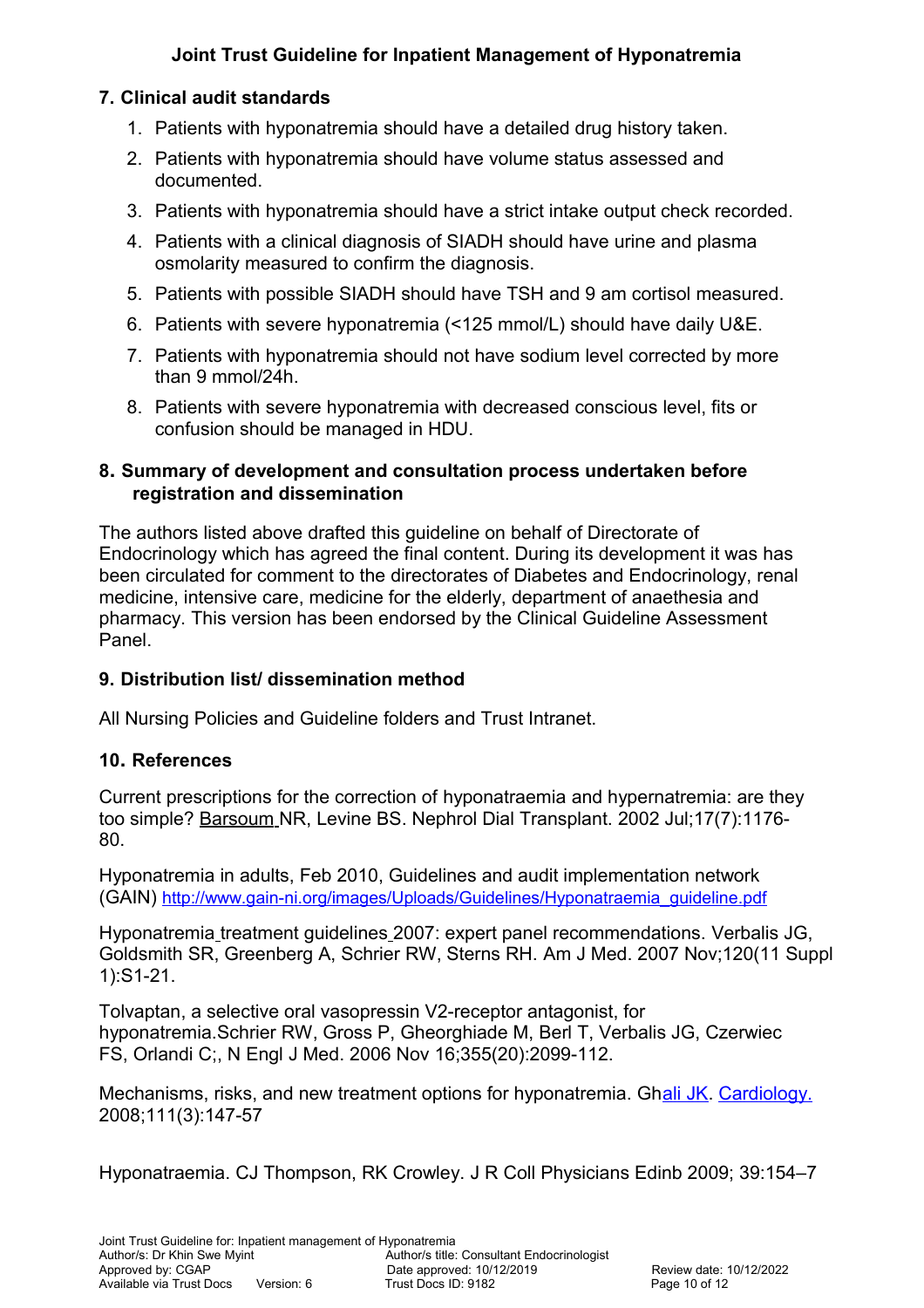# <span id="page-10-1"></span>**11. Appendices**

#### <span id="page-10-0"></span>**Appendix 1: Causes of hyponatremia**

| <b>Hypovolemic</b><br>hyponatremia                                                                        | Euvolemic hyponatremia                                                                                                                                                                                                                                                                                                 | <b>Hypervolemic</b><br>hyponatremia |
|-----------------------------------------------------------------------------------------------------------|------------------------------------------------------------------------------------------------------------------------------------------------------------------------------------------------------------------------------------------------------------------------------------------------------------------------|-------------------------------------|
| <b>Renal loss</b><br>Diuretic therapy<br>Cerebral salt wasting<br>Adrenocortical insufficiency            | SIADH*<br>Drugs: (not complete list)<br><b>SSRI</b><br>Carbamazepine<br>Desmopressin<br>Phenothiazines<br>Tricyclic antidepressants<br>Cyclophosphamide<br>Opioids<br>Vincristine<br><b>NSAIDS</b><br>Clofibrate<br>Proton pump inhibitor                                                                              | <b>Congestive Cardiac failure</b>   |
|                                                                                                           |                                                                                                                                                                                                                                                                                                                        | Liver cirrhosis                     |
| Salt wasting nephropathy<br><b>Extra renal loss</b><br>Diarrhoea<br>Vomiting<br><b>Excessive sweating</b> |                                                                                                                                                                                                                                                                                                                        |                                     |
| Third space loss:<br>Small bowel obstruction<br><b>Pancreatitis</b><br><b>Burns</b>                       | <b>Pulmonary causes:</b><br>Pneumonia<br>Pulmonary abscess<br><b>Tuberculosis</b><br><b>Neoplastic:</b><br>Small cell lung cancer<br>Lymphoma<br>CNS:<br>Meningitis<br><b>Stroke</b><br><b>Tumours</b><br>Post operative pain<br><b>Adrenocortical</b><br>insufficiency<br><b>Hypothyroidism</b><br>Primary polydipsia | <b>Nephrotic syndrome</b>           |

**\* SIADH: Syndrome of Inappropriate antidiuretic hormone**